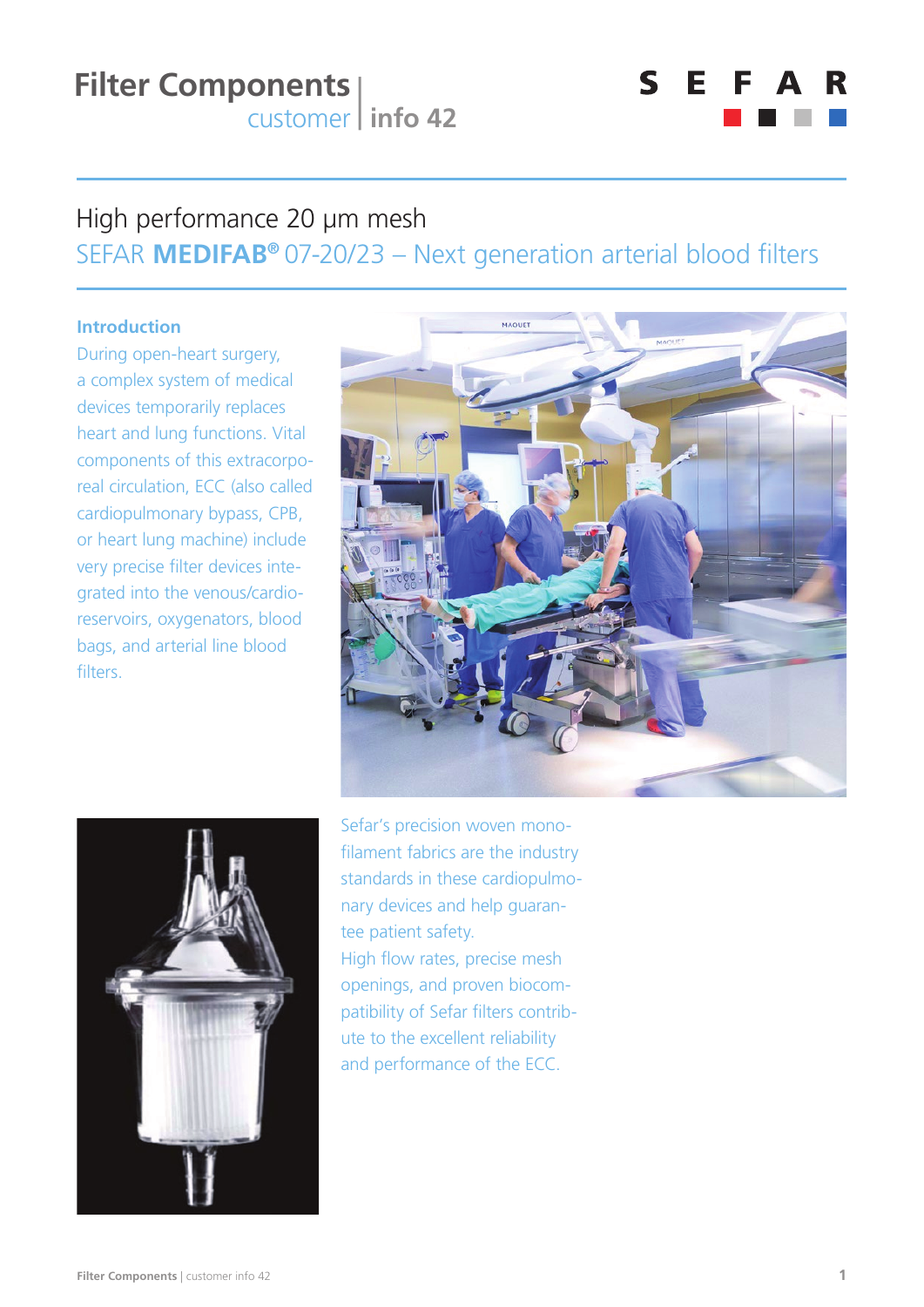# Е 5

### **SEFAR MEDIFAB® 07-20/23 High Performance**

Efficient removal of micro air bubbles and particulate emboli from circulating blood is the key to a successful arterial filter. SEFAR MEDIFAB 07-20/23 High Performance offers unrivalled technical benefits for modern arterial filters

- Efficient 20 μm particle filter
- **Unmatched micro air bubble** removal
- **Lowest pressure drop**
- **Minimal priming volume**

### One single filter for infant, pediatric and adult arterial blood filtration.

### **SEFAR MEDIFAB® 07-20/23 The Media for Next Generation Arterial Blood Filters**

The developments in surgical technology in combination with the advances in blood handling and treatment today provide a much higher quality of blood perfused during CPB surgery. As a consequence the efficiency of all filters in the ECC can be increased without the risk of a clogging filter, i.e. the micron rating of the filters is reduced.

For the first time SEFAR MEDIFAB® 07-20/23 permits the design of 20 um rated arterial blood filters with minimal priming volume and ultralow pressure drop. With 23 % of open area, 80 % more liquid passes the filter at a given pressure drop compared with today's standard 20 μm fabrics.





Microscopic illustration of the 80 % open area increase of SEFAR MEDIFAB® 07-20/23 (left) in comparison with SEFAR MEDIFAB® 07-20/13.

#### 80  $70$ Retention of 20 µm Particles 60  $50$  $40$  $30$  $\overline{20}$  $10$  $\circ$ SEFAR® MEDIFAB 07-20/23 SEFAR® MEDIFAB 07-20/13



### **Increasing Filtration Efficiency -Surpassing ISO 15675**

SEFAR® MEDIFAB 07-20/23 retains 100 % particles of 40 µm and above. The efficiency of 71 % of 20 μm particle reduces the exposure of the patient to dangerous particles to a minimum.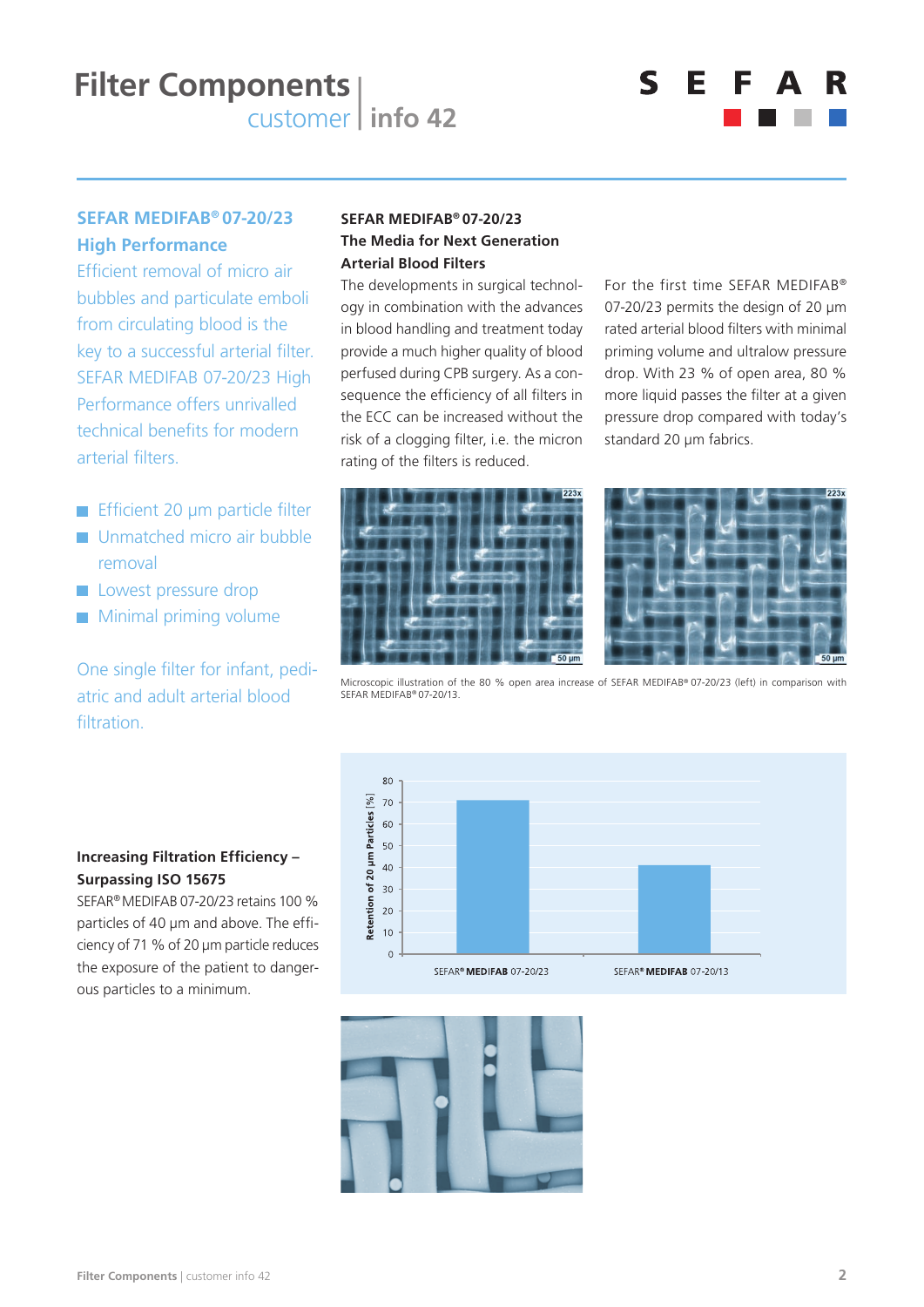

#### **Minimizing Particulate and Air Volume**

The volume of a spherical particle is in cubic relation with its diameter; reducing its diameter by half cuts its volume by a factor of eight. The total volume of critical contamination is significantly reduced.



#### **Optimizing Air Escape**

A topological comparison of SEFAR MEDIFAB® 07-20/23 with SEFAR MEDI- $FAB<sup>®</sup>$  07-20/13 illustrates that the finer yarns in combination with a smooth weave type result in a flatter surface. Air escape from the filter surface is enhanced.







### **Reducing Pressure Drop and Priming Volume**

The increase in open area of SEFAR MEDIFAB® 07-20/23 reduces the pressure drop across the filter by 44 % compared to SEFAR MEDIFAB® 07-20/13. Alternatively, the priming volume may be reduced by reducing the filter surface without increase in pressure drop.

### **Eliminating Volume Build-up and Hydrohead**

Sefar offers a biocompatible, permanent hydrophilic coating specifically for monofilament media used in the filtration of drugs and body fluids. Volume build-up and initial liquid breakthrough pressure are eliminated.